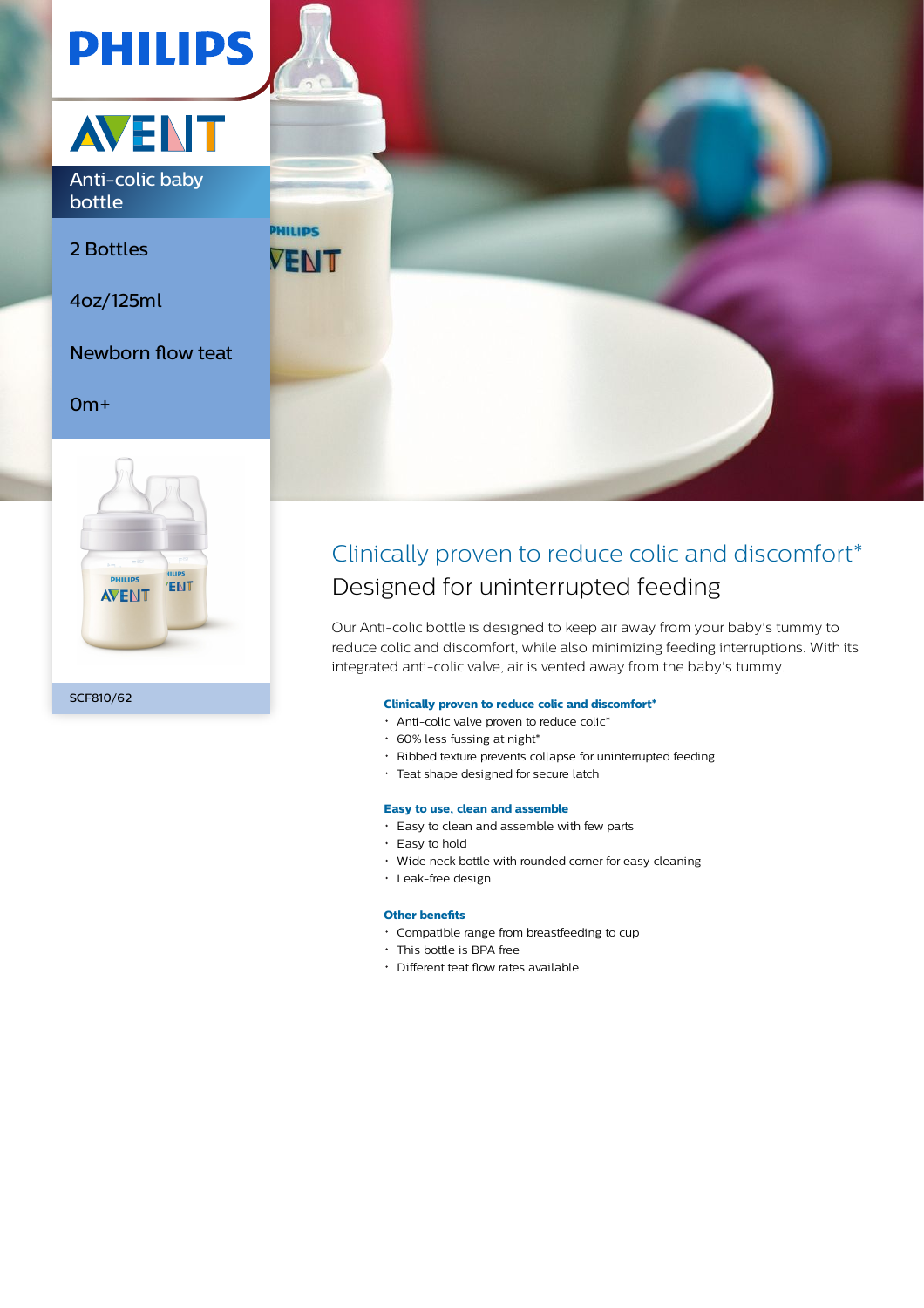# **Highlights**

#### **Less colic**



Our anti-colic valve is designed to keep air away from your baby's tummy to reduce colic and discomfort. As your baby feeds, the valve integrated into the teat flexes to allow air into the bottle to prevent vacuum build up and vents it towards the back of the bottle. It keeps air in the bottle and away from baby's tummy to help reduce colic and discomfort.

#### **Less fussing**

#### Minutes spent fussing (6PM - 6AM)  $40$  $30$  $20$  $10$  $\Omega$  $\Box$  Co **Philips Avent**

Philips Avent Anti-colic bottle reduces fussing. Babies fed with Philips Avent Anti-colic bottles experienced 60% less fussing at night, than babies fed with a competitor's anti-colic bottle.\*

#### **Uninterrupted feeding**



The teat shape allows secure latch and the ribbed texture helps prevents teat collapse for uninterrupted, comfortable feeding.

#### **Secure latch**

Teat shape designed for secure latch



Our Anti-colic bottle has few parts for quick and simple assembly.

#### **Easy to hold**



The unique bottle shape makes this bottle easy to hold and grip in any direction.

#### **Easy to clean**



With its wide neck and fewer parts, our bottle is easier to assemble and to clean quickly and thoroughly.

#### **Leak-free design**

Our Anti-colic bottle is designed to prevent leakage whilst feeding, for a truly enjoyable feeding experience.

#### **Growing up with your baby**

Mix and match our breast pump, bottle and cup parts, and create the product that works for you, when you need it!





Philips Avent Anti-colic bottle is made of BPA free material (PP).

#### **Fits your baby's growing needs**



The Philips Avent Anti-colic bottle range offers different teat flow rates to keep up with your baby's growth. Remember that age indications are approximate as babies develop at different rates. All teats are available in twin packs: Newborn, Slow, Medium, Fast and Variable Flow, and Thick feed.